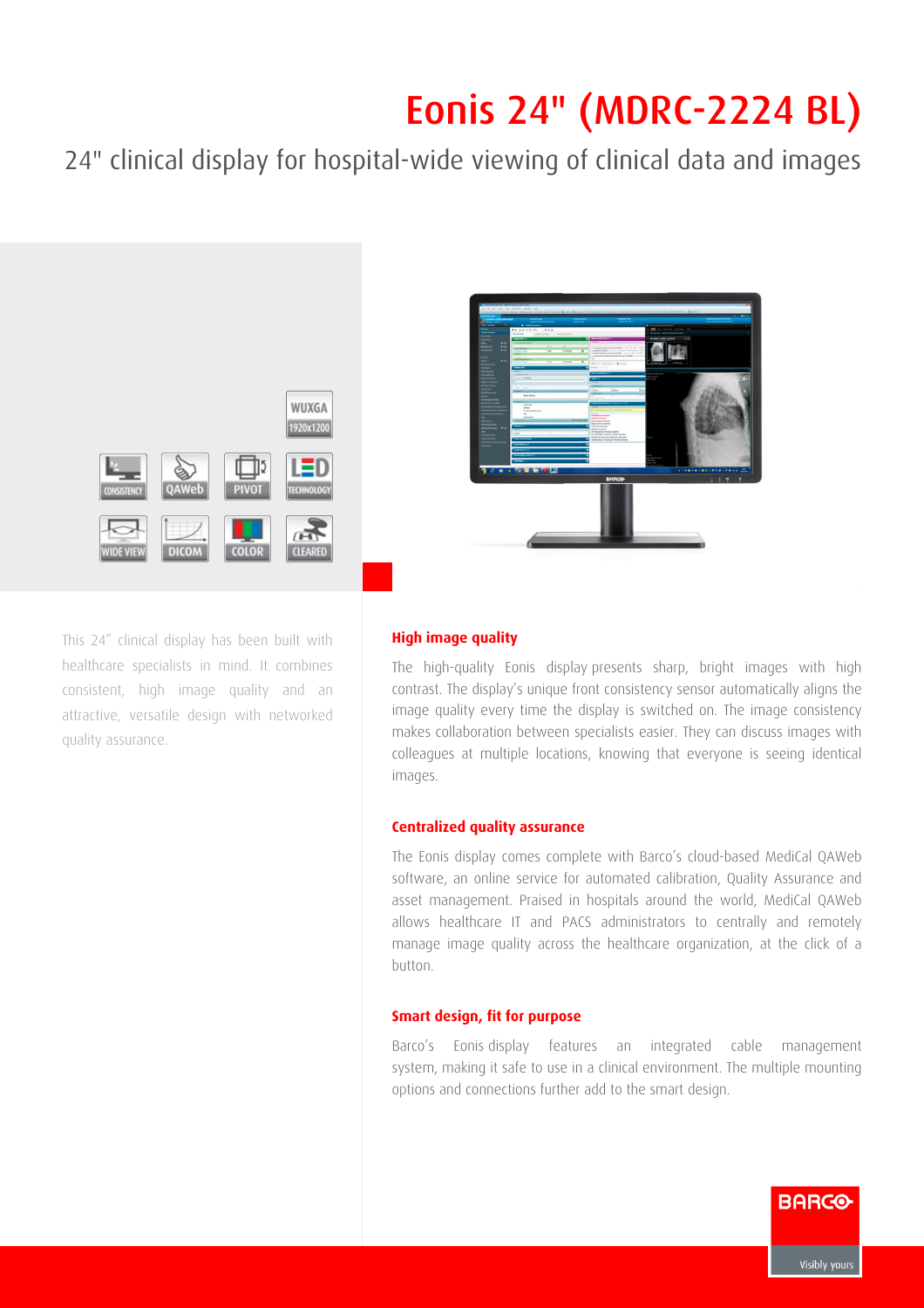| <b>Product specifications</b>           | Eonis 24" (MDRC-2224 BL)                                                                                                                                                                                                                                                                                                                                                            |
|-----------------------------------------|-------------------------------------------------------------------------------------------------------------------------------------------------------------------------------------------------------------------------------------------------------------------------------------------------------------------------------------------------------------------------------------|
| <b>Screen technology</b>                | TFT Color LCD IPS                                                                                                                                                                                                                                                                                                                                                                   |
| Active screen size (diagonal)           | $611.3$ mm $(24.1'')$<br>518.4 mm x 324.0 mm (20.41" x 12.76") (HxV)                                                                                                                                                                                                                                                                                                                |
| <b>Backlight</b>                        | LED                                                                                                                                                                                                                                                                                                                                                                                 |
| <b>Aspect Ratio</b>                     | 16:10                                                                                                                                                                                                                                                                                                                                                                               |
| <b>Resolution</b>                       | 2MP (1920 x 1200)                                                                                                                                                                                                                                                                                                                                                                   |
| <b>Pixel pitch</b>                      | $0.270$ mm $\times$ 0.270 mm                                                                                                                                                                                                                                                                                                                                                        |
| Color imaging                           | Yes                                                                                                                                                                                                                                                                                                                                                                                 |
| Gray imaging                            | Yes                                                                                                                                                                                                                                                                                                                                                                                 |
| <b>Color support</b>                    | 10 bit; 16.7 million colors                                                                                                                                                                                                                                                                                                                                                         |
| <b>Viewing angle</b>                    | $178^\circ$ (IPS)                                                                                                                                                                                                                                                                                                                                                                   |
| <b>Ambient Light Compensation (ALC)</b> | Yes, preset values in OSD                                                                                                                                                                                                                                                                                                                                                           |
| <b>Front sensor</b>                     | Yes                                                                                                                                                                                                                                                                                                                                                                                 |
| <b>Maximum luminance</b>                | 300 cd/m <sup>2</sup> typical                                                                                                                                                                                                                                                                                                                                                       |
| <b>DICOM calibrated luminance</b>       | 180 cd/m <sup>2</sup> (default out-of-the-box setting)                                                                                                                                                                                                                                                                                                                              |
| Contrast ratio                          | 1000:1 typical                                                                                                                                                                                                                                                                                                                                                                      |
| Response time (Tr + Tf)                 | 14 ms typical                                                                                                                                                                                                                                                                                                                                                                       |
| <b>Housing color</b>                    | Black + Silver                                                                                                                                                                                                                                                                                                                                                                      |
| Video input signals                     | VGA, DisplayPort, HDMI                                                                                                                                                                                                                                                                                                                                                              |
| <b>USB ports</b>                        | 1 upstream, 2 downstream                                                                                                                                                                                                                                                                                                                                                            |
| <b>USB</b> standard                     | 2.0                                                                                                                                                                                                                                                                                                                                                                                 |
| <b>Power requirements (nominal)</b>     | $100 - 240$ V                                                                                                                                                                                                                                                                                                                                                                       |
| <b>Power consumption (nominal)</b>      | 40 W (less than 1.0 W in stand-by)                                                                                                                                                                                                                                                                                                                                                  |
| Power save mode                         | Yes                                                                                                                                                                                                                                                                                                                                                                                 |
| <b>Power management</b>                 | <b>DPMS</b>                                                                                                                                                                                                                                                                                                                                                                         |
| Dot clock                               | <b>165 MHz</b>                                                                                                                                                                                                                                                                                                                                                                      |
| <b>OSD languages</b>                    | English, French, German, Spanish, Italian, Dutch, Japanese, Traditional Chinese,<br>Simplified Chinese, Korean                                                                                                                                                                                                                                                                      |
| Dimensions with stand (W x H x D)       | 560.4 x 533 x 164.45 mm                                                                                                                                                                                                                                                                                                                                                             |
| Dimensions w/o stand (W x H x D)        | 560.4 x 366 x 59.82 mm                                                                                                                                                                                                                                                                                                                                                              |
| Dimensions packaged (W x H x D)         | 481 x 273 x 761 mm                                                                                                                                                                                                                                                                                                                                                                  |
| Net weight with stand                   | 8.38 kg                                                                                                                                                                                                                                                                                                                                                                             |
| Net weight w/o stand                    | 5 kg                                                                                                                                                                                                                                                                                                                                                                                |
| Net weight packaged with stand          | 12.38 kg                                                                                                                                                                                                                                                                                                                                                                            |
| Height adjustment range                 | 100 mm $+/- 5.0$ mm                                                                                                                                                                                                                                                                                                                                                                 |
| <b>Tilt</b>                             | $-5^{\circ}$ / $+20^{\circ}$                                                                                                                                                                                                                                                                                                                                                        |
| <b>Swivel</b>                           | $-45^{\circ}$ / $+45^{\circ}$                                                                                                                                                                                                                                                                                                                                                       |
| <b>Pivot</b>                            | $90^{\circ}$                                                                                                                                                                                                                                                                                                                                                                        |
| <b>Mounting standard</b>                | VESA (100 mm)                                                                                                                                                                                                                                                                                                                                                                       |
| <b>Screen protection</b>                | <b>NA</b>                                                                                                                                                                                                                                                                                                                                                                           |
| <b>Certifications</b>                   | CE (MDD 93/42/EEC class I product), CE-2004/108/EC, 2014/30/EU (Directive<br>2004/108/EC is repealed with effect from 20 April 2016), IEC 60601-1 (ED.3),<br>ANSI/AAMI ES60601-1 (2005 + C1:09 + A2:10), CAN/CSA-C22.2 No. 60601-1:08,<br>DEMKO - EN 60601-1:2006, EN60601-1-2:2007, EN 60601-1:2006+A11:2011, KC,<br>VCCI, FCC class B, ICES-001 Level B, FDA Class I device, RoHS |